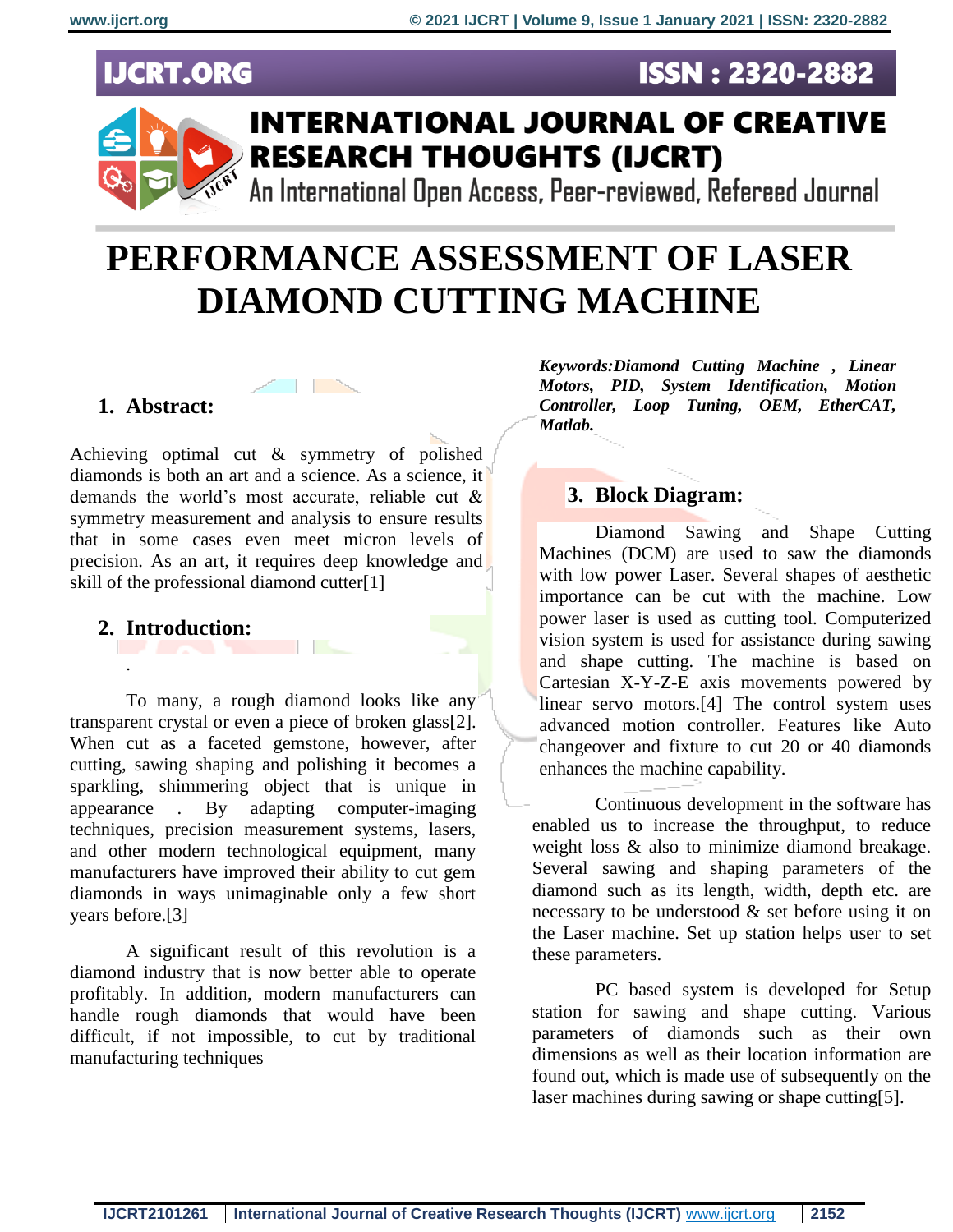

Figure 1:Block Diagram of Diamond Cutting Machine.

Sawing setup and shaping setup can both be done on the same setup station. The machine is based on Cartesian X-Y-Z movements powered by servo motors through ball screws.

There are two CCD cameras used in the system. They are interfaced to the computer. Sawing setup process uses only top camera. Shaping setup process uses both, top and side camera.[7]

Advanced motion controller is used along with computer control. Operator interaction takes place through the user interface developed for setup station. Some of the diamond parameters are manually entered during setup. Values of remaining parameters are found out by computerized image processing.

A daisy chain topology can be linear, where the first and last two nodes are not connected, or a ring, where the first and last nodes are connected.[8] A ring topology allows for bidirectional passing, whereas in a linear setup, a message must go from one machine to another in one direction.

Generally less versatile, a linear daisy chain network setup is similar to an electrical series circuit, where one outage affects other connected items.[9] A compromised network node can cut off any machines beyond that point.

By contrast, a ring structure can send data in both directions, preventing one node failure from cutting off certain parts of the network.

Other network topologies involve a central hub that can pass messages to and from other nodes. An example is a star topology, which can handle multiple node outages without cutting off working machines.

# **4. Process Data of Diamond Cutting Machine.**

Figure(2) and (3) shows the process data has been taken from the DCM .The data has been taken for one cycle rotation of sawing and shaping for X and Y axis.

Graphs in red demonstrates the actual position of X and Y axis for the triggered interval. Graph in blue shows the demand position of the cycle. Graphs in green indicate difference in position and graphs in magenta show the demand current.



Figure 3:Process Data for Y axis of DCM

#### **5. Transfer Function Models of DCM**

In order to obtain the model of DCM, black box modeling technique is been used. First, the input and output model of the process is recorded in time domain with gather data of 30 secs[12]. Once data is gathered 70 percent of this data is used for identification purpose and 30 percent of this data is used for validation purpose. The model structure is then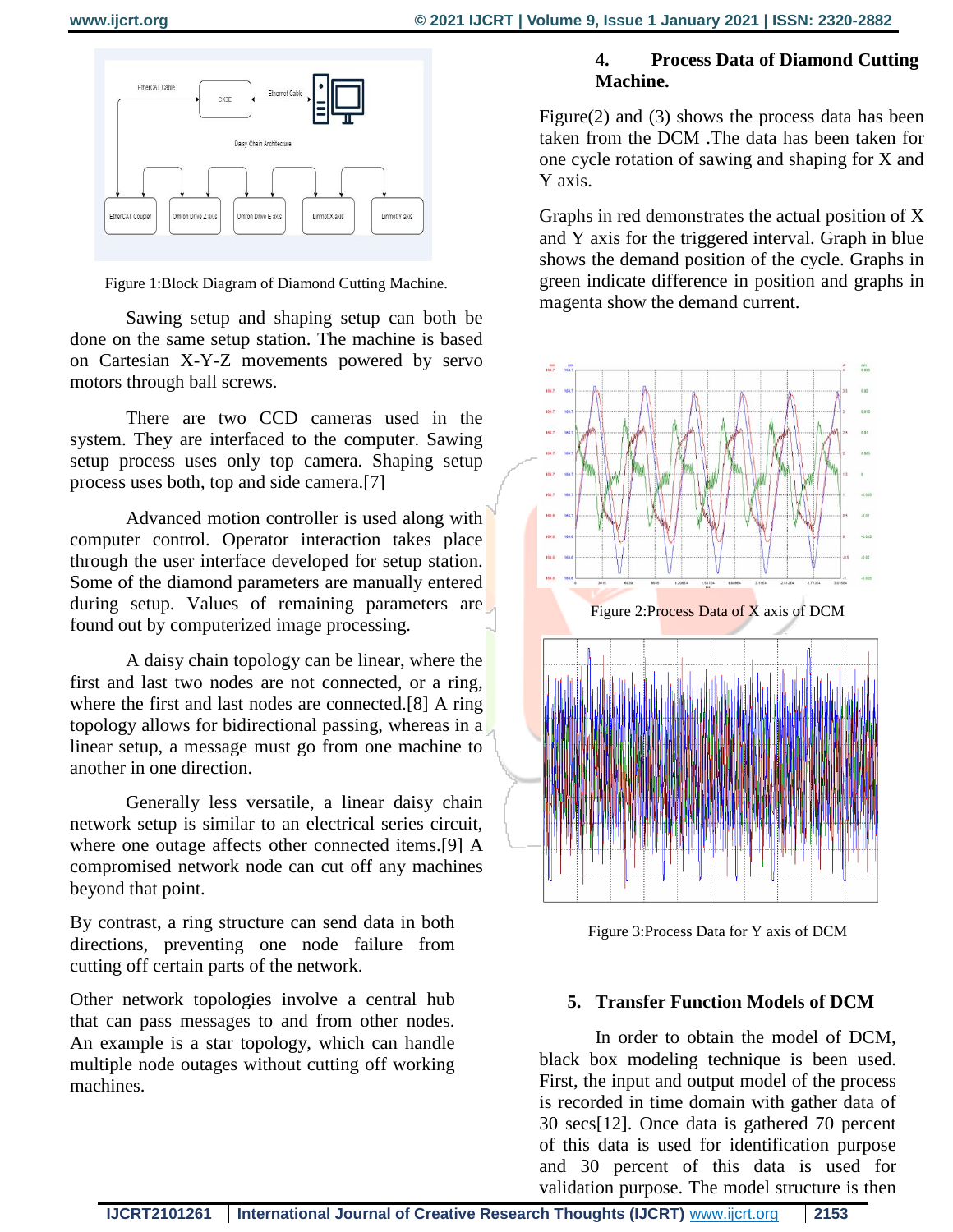selected using system identification tool box to estimate four models of DCM[13]. Once the models are estimated they are validated by following the same procedure till we reach a validating model of DCM. Different models have been obtained for both X and Y axis.[6]



Figure 4:Percentage Fit of X Axis transfer function model of DCM

Figure (4) shows the percentage fit obtain with respect to the validated data for DCM models. Four models namely ARX. Transfer function and process models have been obtained .Percentage fit is highest for ARX model with 94.11 percentage fit for validated data.TF1 has 84.07 % fit and P2D has 80.55% fit.



Figure 5:Percentage Fit for Yaxis Transfer Function Models of DCM

Figure(5) indicates for percentage fit obtained with respect to validated data of Y axis .Parametric output error model provides maximum fit with 65.7,followed by transfer function model 64.8 and process model of 27.96 fit.

#### **6. Performance Evaluation**



Figure 6:Step Response

Figure(6) shows the step response of a transfer function of DCM. It can be predicted from the step response shown in figure(6) that ARX model has under damped response, whereas TF1, P1 and P2D models have critically damped response.

Table(1) indicates the performance parameter of predicted DCM models. It can be predicted that

| <b>Table 1: Performace Paramters</b> |
|--------------------------------------|
|--------------------------------------|

| <b>DCM</b>       | Damping | Rise | Settling | Overshoot         |  |
|------------------|---------|------|----------|-------------------|--|
| Models           | Factor  | Time | Time     | and<br>undershoot |  |
| <b>ARX</b>       | 0.7777  | 0.6  | 7        | $+1.2$            |  |
| P <sub>1</sub>   | 0.9999  | 0.9  | 1.8      | 0.003             |  |
| P <sub>2</sub> D | 0.997   | 0.7  | 2.5      | 0.004             |  |
| TF               | 0.999   | 0.8  | 1.9      | 0.006             |  |

Figure(7) shows the autocorrelation and cross correlation plots of the series. Autocorrelation (also called serial correlation) is the correlation of a function with itself but with a delay.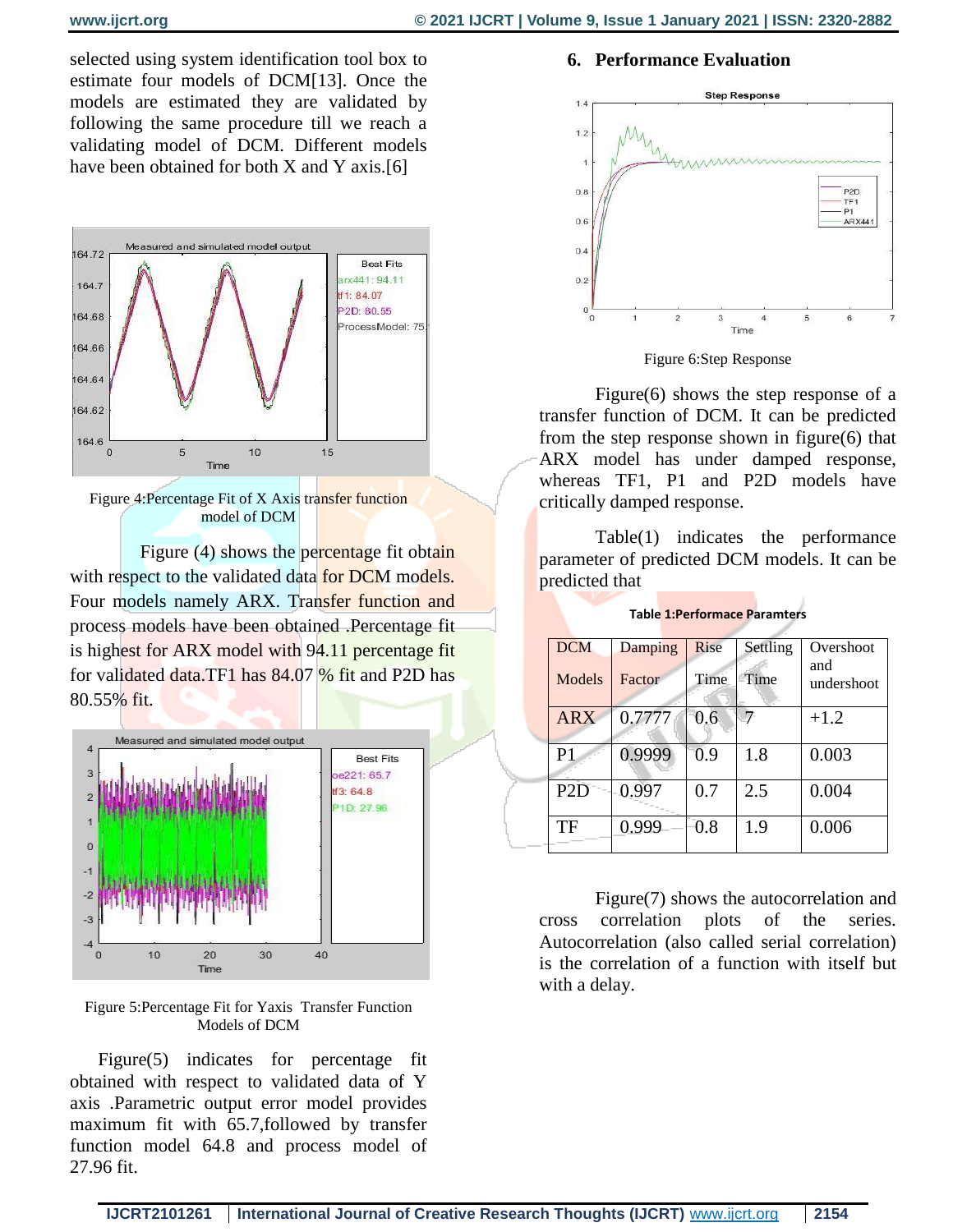

Figure 7:Correlation Plot

So correlation[11] is calculated by the Pearson's co-efficient which is the co-variance between two series divided by their standard deviations. Auto Correlation is the Pearson's coefficient of a function at different times. Auto correlation uses the same series twice once in it's original form and once in it's time lagged form. Confidence interval used is 99 % which displays the probability that a parameter will fall between a pair of values around the mean[8].



Figure 8:Plot Zero Plots

Figure(8) determines the pole zero plot with 95 confidence level. For multivariable systems it is the poles and zeros of the individual input/ or output channels that are displayed. To obtain the so called transmission zeros, you will have to export the model and then apply the command zero. All the poles of the system lie in left half of the plane indicating that DCM models are stable[9] .

Figure(9) is a measure of magnitude and phase of the output as a function of frequency, in comparison to the input. In simplest terms, if a sine wave is injected into a system at a given frequency, a linear system will respond at that same frequency with a certain magnitude and a certain phase angle relative to the input[10].



Figure 9:Frequency Response

## **7. Conclusion**

Diamond cutting laser machine is widely used for sawing and shaping of raw diamonds. The machine was initially explained with the help of block diagram.DCM models for both X as well as Y axis were generated using Matlab System Identification toolbox that estimated parametric as well as process models for the system. The paper was concluded with performance evaluation of obtained DCM models.

## **8. References:**

1. B.C. Stuart et al., Method and apparatus for improving the quality and efficiency of ultra-short pulse laser machining, US 6268586 B1

2. N. Patil and D. R. Patil, "Implementation of Artificial Neural Network on Temperature Control Process," 2018 Second International Conference on Intelligent Computing and Control Systems (ICICCS), Madurai, India, 2018, pp. 93-97, doi: 10.1109/ICCONS.2018.8662844.